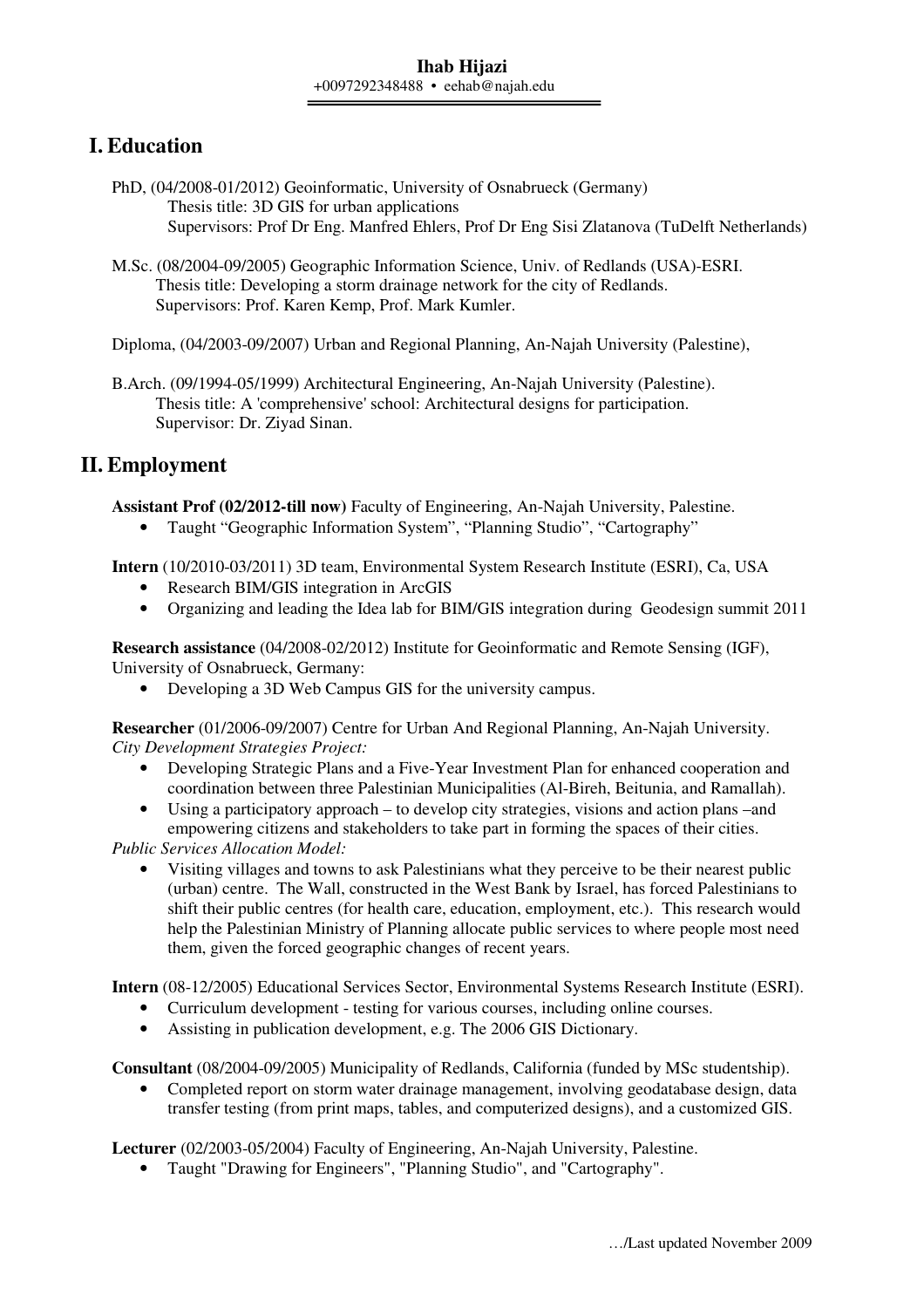**Fundraiser/Volunteer** (01/2001-05/2003) Goodwill Forum (Multaqa Al-Kheir), Palestine

- Wrote proposals and reports for community and social development projects.
- Volunteered for programmes in support of elderly people and Thalassemia patients.

**Project Manager** (01/2001-05/2003) Nablus Urban and Rural Housing Rehabilitation Programme.

- Developed a participatory approach to housing rehabilitation in the West Bank and Gaza.
- Together with a team of three architects, two social workers, and two field assistants, worked with families and individuals to develop their housing spaces.
- Along with local volunteers, the Programme was a joint initiative between the Palestinian Ministry of Social Affairs and the Community Service Centre of An-Najah University.
- Prepared technical reports and budget proposals for housing rehabilitation (based on home visits), and supervised the technicians involved in the restoration work.
- The Programme renovated over 120 homes and provided technical support for 40 others.

**Teaching Assistant** (02/2000-05/2003) Centre for Urban and Regional Planning, An-Najah Univ.

• Assistant taught "Geographic Information Systems," and "Planning Studio".

**Researcher** (02/2000-05/2003) Centre for Urban and Regional Planning, An-Najah Univ.

- Prepared with colleagues the Master Plans for various Palestinian cities, using GIS as a visual tool to share and discuss possible proposals among communities.
- Facilitated public discussions, consultations, home visits, and local problem-solving in order to ensure individual and group concerns were aired and addressed.
- Developed and analysed physical surveys of buildings and structures, using AutoCAD Map, MS Access, and ArcView. Produced maps using CAD Overlay (Softdesk Imaging).

**Architect** (05/1999-01/2000) Nablus Architectural Engineering Office, Palestine.

• Designed commercial/residential buildings, as well as interiors of restaurants, galleries and showrooms.

## **III. Professional development**

### **Certificates and research training**

- $\triangleright$  Certification in 18 courses offered by the Environmental Systems Research Institute (ESRI):
	- *GIS mapping and analysis:* ArcGIS I and II; Arc GIS Cartography; Advanced Analysis with ArcGIS; Extending the ArcGIS Desktop Applications.
	- *Spatial analysis:* Spatial Analyst; ArcIMS; Working with ArcGIS Spatial Analyst for Geospatial Intelligence.
	- *Database management for GIS:* Geodatabase Design Concepts; Building Geodatabases I and II; Modeling Geodatabases Using CASE Tools; Multi-User Geodatabase Concepts; Managing Versioned Geodatabases).
	- *Programming for GIS:* Programming ArcObjects with VBA; Geoprocessing Scripts Using Python; System Architecture Design for GIS; SDE for Oracle.

### **Other computing skills**

- Project proposals and planning (MS Project).
- Geographic Information Systems (ArcView 3.3, Arc 8.3, 9.0-9.2, SDE ArcPad, Trimble GPS)
- Business and technical diagramming (Microsoft Visio).
- Computer-aided design (AutoCAD, AutoCAD Map).
- Word processing, spreadsheets, databases, presentations (Word, Excel, Access, PowerPoint).
- Programming (Visual Basic, Visual Basic for Applications, Microsoft, NET, Python, UML, PlpgSQL, C++).
- Spatial-DBMS (PostgreSOL, Oracal)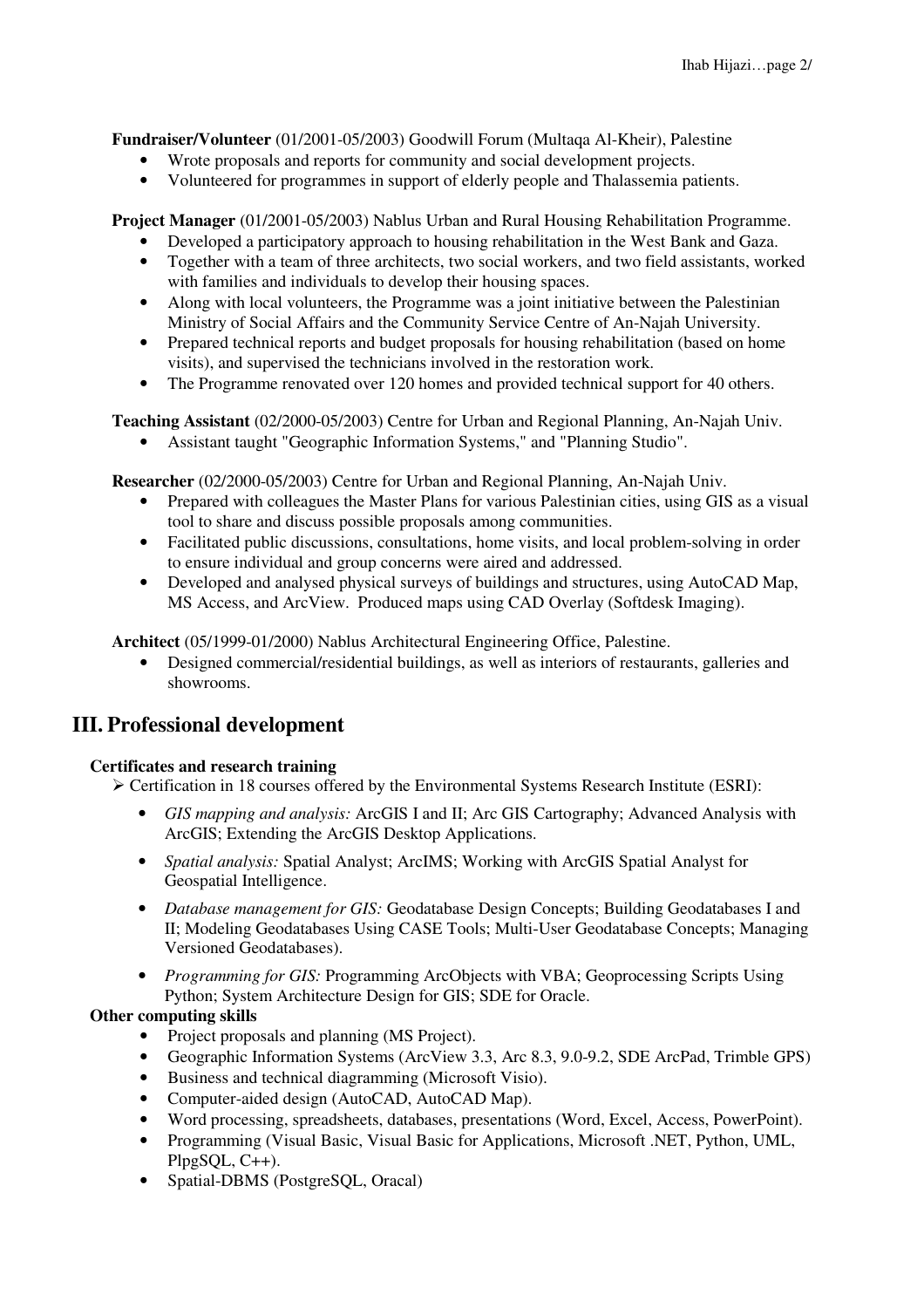- Web programming (Apachi, UMN map server, ArcIMS, Degree, PHP, HTML, Java script)
- Web Map Service (WMS), Web perspective service (WPVS), Web feature service (WFS).
- IFC, CityGML, KML, VRML.

#### **Awards**

- ESRI International Internship Program (11/2010-2/2011), Redlands, California.
- Best paper award  $5<sup>th</sup>$  3D GeoInfo 2010 Technical university of Berlin TuBerlin, Germany
- COST action TU0801 "Semantic enrichment of 3D city models for sustainable development" (www.semcity.eu)
- DAAD (04/2008-02/2012), Osnabrueck, Germany
- Environmental Systems Research Institute (ESRI) Travel Award (2006).
- ESRI International Internship Program (05-12/2005), Redlands, California.
- Presidential Scholarship Program (08/2004-09/2005), Academy for Educational Development.
- Canadian International Development Agency (CIDA) and McGill University Travel Award (2001).

### **Membership of professional and other institutions**

- Jordanian Association of Engineers (Jerusalem Branch), 1999-present.
- Al-Awda, the Palestinian Right to Return Coalition, 2005.

### **IV. Publications**

### **Refereed Journal Papers:**

Hijazi, I., Ehlers, M., Zlatanova, S. (2012): NIBU: a new approach to representing and analysing interior utility networks within 3D geo-information systems. In: International Journal of Digital Earth, Volume 5, Issue 1, pp. 22-42, Taylor & Francis.

Hijazi, I., Zlatanova ,S., Ehlers, M., (2011): An integrated framework for representing the relation among building structure and interior utilities in micro-scale environment. In: Geo-spatial Information Science (GSIS). Volume 14, Issue 2. Springer.

El-Mekawy M, Östman A, Hijazi I (2012): An Evaluation of IFC-CityGML Unidirectional Conversion, In: International Journal of Advanced Computer Science and Application (IJACSA). Volume 3, Issue 5, pp. 159-171, The Science and Information (SAI) organization.

El-Mekawy M., Östman A., Hijazi I. A Unified Building Model for 3D Urban GIS. ISPRS International Journal of Geo-Information. 2012; Volume 1, Issue 2, pp.120-145, MDPI.

### **Scientific Articles:**

Hijazi, Ihab, Ehlers. M, Making Cities Smarter, Geospatial Today, 10 December 2011.

Hijazi, Ihab, Ehlers. M, Zlatanova. S., BIM for Geo-Analysis (BIM4GeoA), V1 Magazine, 11 November 2010.

### **Book Chapters:**